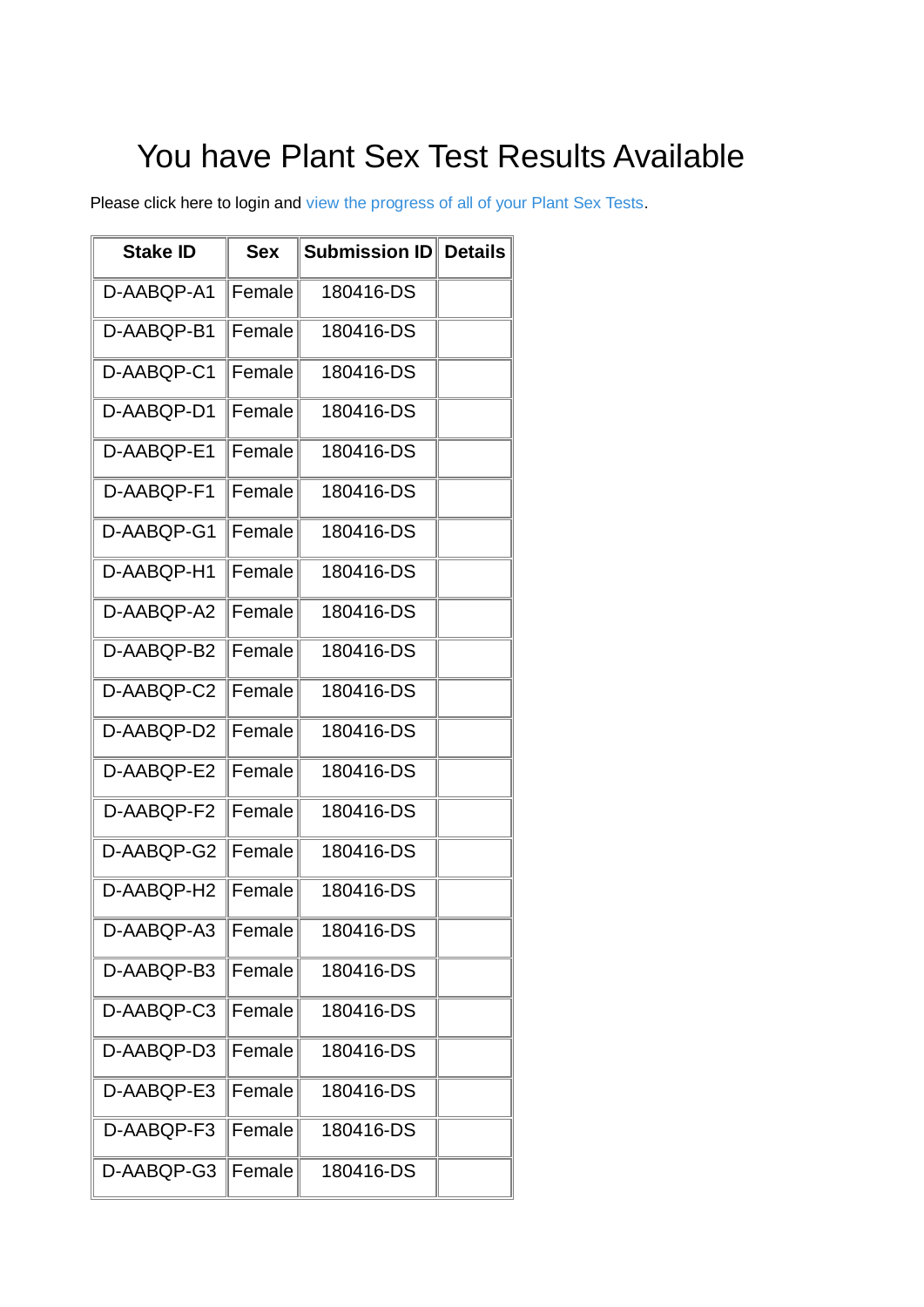| D-AABQP-H3   Female |        | 180416-DS |  |
|---------------------|--------|-----------|--|
| D-AABQP-A4          | Female | 180416-DS |  |
| D-AABQP-B4          | Female | 180416-DS |  |
| D-AABQP-C4          | Female | 180416-DS |  |
| D-AABQP-D4          | Female | 180416-DS |  |
| D-AABQP-E4          | Female | 180416-DS |  |
| D-AABQP-F4          | Female | 180416-DS |  |
| D-AABQP-G4          | Female | 180416-DS |  |
| D-AABQP-H4          | Female | 180416-DS |  |
| D-AABQP-A5          | Female | 180416-DS |  |
| D-AABQP-B5          | Female | 180416-DS |  |
| D-AABQP-C5          | Female | 180416-DS |  |
| D-AABQP-D5          | Female | 180416-DS |  |
| D-AABQP-E5          | Female | 180416-DS |  |
| D-AABQP-F5          | Female | 180416-DS |  |
| D-AABQP-H5          | Female | 180416-DS |  |
| D-AABQP-A6          | Female | 180416-DS |  |
| D-AABQP-B6          | Female | 180416-DS |  |
| D-AABQP-C6          | Female | 180416-DS |  |
| D-AABQP-D6          | Female | 180416-DS |  |
| D-AABQP-E6          | Female | 180416-DS |  |
| D-AABQP-F6          | Female | 180416-DS |  |
| D-AABQP-G6          | Female | 180416-DS |  |
| D-AABQP-H6          | Female | 180416-DS |  |
| D-AABQP-A7          | Female | 180416-DS |  |
| D-AABQP-B7          | Female | 180416-DS |  |
| D-AABQP-C7          | Female | 180416-DS |  |
| D-AABQP-D7          | Female | 180416-DS |  |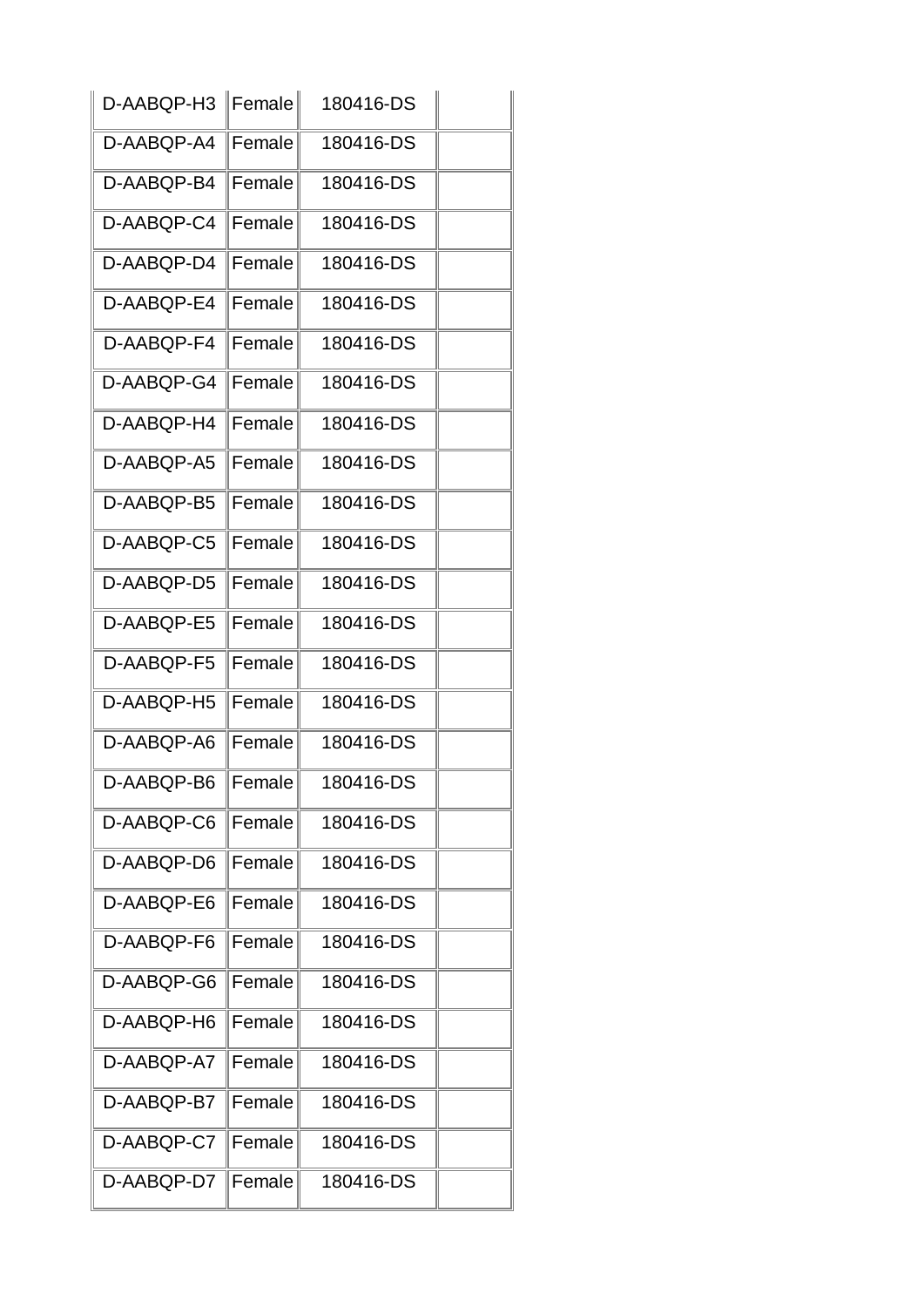| D-AABQP-E7   Female |         | 180416-DS |  |
|---------------------|---------|-----------|--|
| D-AABQP-F7          | Female  | 180416-DS |  |
| D-AABQP-G7          | Female  | 180416-DS |  |
| D-AABQP-H7          | Female  | 180416-DS |  |
| D-AABQP-A8          | Female  | 180416-DS |  |
| D-AABQP-B8          | Female  | 180416-DS |  |
| D-AABQP-C8          | Female  | 180416-DS |  |
| D-AABQP-D8          | Female  | 180416-DS |  |
| D-AABQP-E8          | Female  | 180416-DS |  |
| D-AABQP-F8          | Female  | 180416-DS |  |
| D-AABQP-G8          | Female  | 180416-DS |  |
| D-AABQP-H8          | Female  | 180416-DS |  |
| D-AABQP-A9          | Female  | 180416-DS |  |
| D-AABQP-B9          | Female  | 180416-DS |  |
| D-AABQP-C9          | Female  | 180416-DS |  |
| D-AABQP-D9          | Female  | 180416-DS |  |
| D-AABQP-E9          | Female  | 180416-DS |  |
| D-AABQP-F9          | Female  | 180416-DS |  |
| D-AABQP-G9          | Female  | 180416-DS |  |
| D-AABQP-H9          | Female  | 180416-DS |  |
| D-AABQP-A10         | ∥Female | 180416-DS |  |
| D-AABQP-B10 Female  |         | 180416-DS |  |
| D-AABQP-C10 Female  |         | 180416-DS |  |
| D-AABQP-D10 Female  |         | 180416-DS |  |
| D-AABQP-E10 Female  |         | 180416-DS |  |
| D-AABQP-F10 Female  |         | 180416-DS |  |
| D-AABQP-G10 Female  |         | 180416-DS |  |
| D-AABQP-H10 Female  |         | 180416-DS |  |